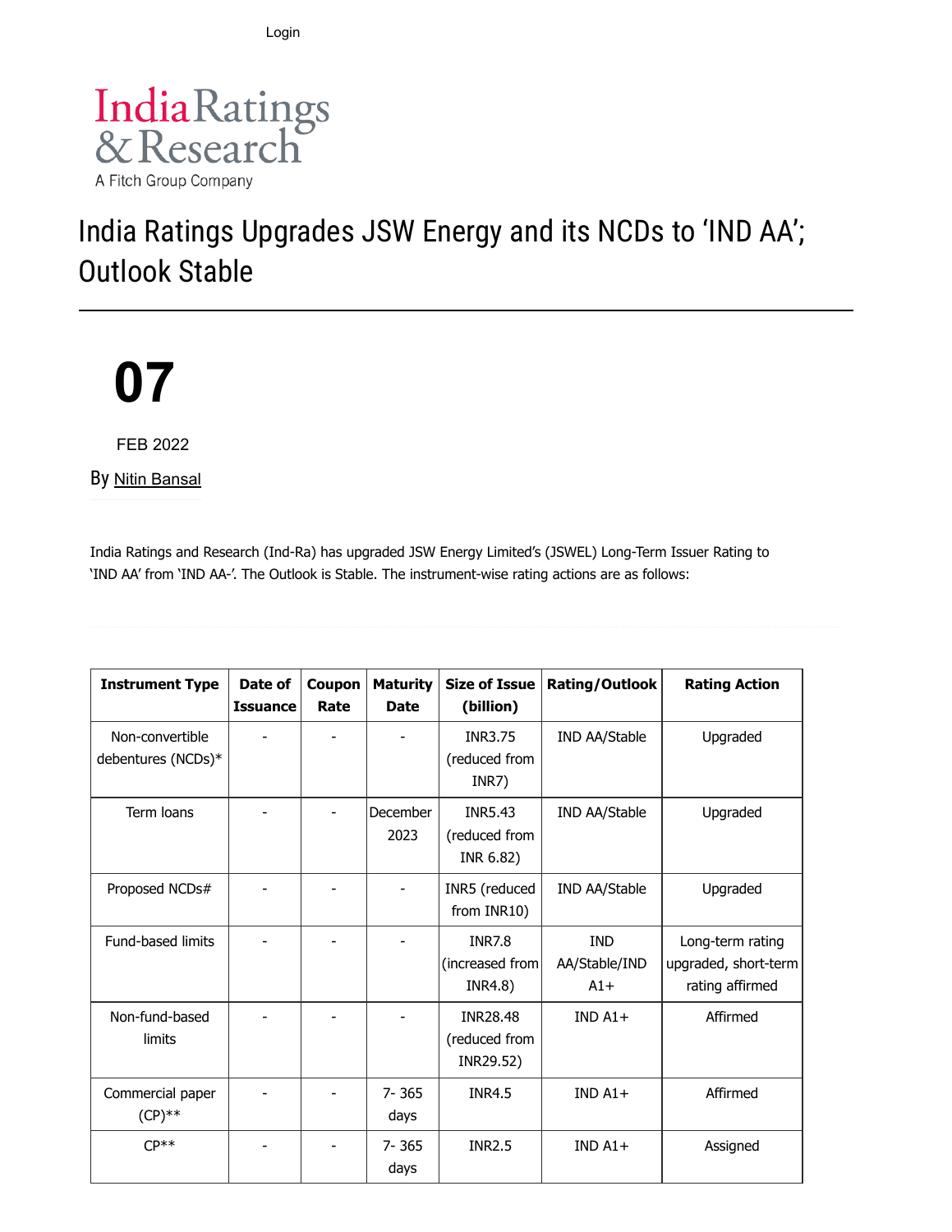| Proposed bank | $\overline{\phantom{0}}$ | - | INR6.29 | <b>IND</b>    | Assigned |
|---------------|--------------------------|---|---------|---------------|----------|
| facilities    |                          |   |         | AA/Stable/IND |          |
|               |                          |   |         | $A1+$         |          |

\*Details in Annexure

# Yet to be issued

\*\* Carved out of the fund-based limits

**ANALYTICAL APPROACH:** Ind-Ra has continued to take a consolidated view of JSWEL and [its subsidiaries](https://indiaratings.co.in/data/Uploads/Others/Subs/JSWEL%20-%20list%20of%20subs.pdf), for arriving at the ratings, because of the strong operational and strategic linkages among them.

The upgrade reflects JSWEL's incremental tie-ups of long-term power purchase agreements (PPAs) during FY22, and Ind-Ra's expectation of future capital deployment towards non-conventional businesses including renewable energy value chain through long-term PPAs with debt sizing commensurate to the project cash flows. This would also de-risk the business away from thermal assets. The incremental capital allocation is likely to have a minimal offtake risk (covered through PPAs and better competitive cost of generation), lower execution risks as construction timelines are shorter than thermal projects, and healthy equity availability not leading to pressure on the holding company to borrow to support equity needs for growth. Ind-Ra expects the free cash flow of the thermal business to be either deployed or levered up to generate the desired equity for investments in the renewable energy chain. Although the net leverage (net debt/EBITDA) improved during FY21-9MFY22, Ind-Ra believes it will increase, given the annual capex outlay of INR80 billion-INR100 billion; however, the net leverage will be well supported by committed cash flows.

# KEY RATING DRIVERS

**Increase in Long-Term PPAs Tie-ups:** JSWEL's overall long-term PPAs for the operational capacity increased to 86% of the overall capacity at 1HFYE22, post the tie-up of an open capacity at JSWEL's Ratnagiri plant with JSW Steel Limited (JSL; ['IND AA/Stable'](https://www.indiaratings.co.in/PressRelease?pressReleaseID=54435)) as the latter's Dolvi expansion comes onstream. Furthermore, almost the entire under construction capacity has already been tied up under a long-term PPA excluding Kutehr hydro project, where the PPA is likely to be finalised in February 2022. Including Kutehr, the overall capacity tie up will increase to 91% of the overall portfolio of 7GW. The increase in the long-term tie-ups provide additional cash flows resulting in an improvement in committed cash flows. The untied capacity of 648MW at the standalone level is mainly left in the Vijaynagar plant, which is sold under the merchant/short-term contract route, based on the price attractiveness. JSWEL's low capital cost of INR42 million/MW along with efficient operations as reflected in its low operations and maintenance (O&M) expenses (FY21: INR1.61 million/MW) allows the company to benefit in the merchant markets, even in case of benign exchange prices, however, it is subject to the recovery of variable cost. The Vijaynagar plant has made substantial increase in profits during 3QFY22, given the higher demand and price realisation at exchanges. Although, JSWEL is exploring avenues to tie-up open capacity over the next two-to-three years from the upcoming renewable round-the-clock hybrid bids or from any increase in JSL's demand at its Vijayanagar plant. JSL's hydro plant has also been allowed to uprate the capacity by 91MW to 1,391MW, which remains open given the price attractiveness in exchanges at the peak time than its existing tariff. Given the management focus remains on the renewable projects for future growth, Ind-Ra expects a further improvement in the overall tie-ups in the future.

**Healthy Operating Performance of Plants:** JSWEL continued to report a plant availability factor above normative levels for its Barmer, hydro, Ratnagiri and Vijaynagar plants for the tied-up capacity for 1HFY22 and FY21, ensuring the entire fixed-cost recovery to the extent of the PPAs. The operating parameters for all of its thermal plants, including station heat rate and auxiliary consumption, remain in line with the normative, leading to no under recovery on fuel cost. The plant load factor (PLF) for plants improved in 9MFY22 with an improvement in power demand in 9MFY22, barring Ratnagiri plant on account of maintenance activities. JSWEL's O&M expenses also averaged INR1.61 million/MW in FY21 (FY20: INR1.8 million/MW). During FY21, the company derived 95% of its EBITDA from regulated operations/long-term PPAs. Furthermore, JSWEL's expanded renewable and hydro power capacities would be tied-up on a long-term basis under competitive bids, ensuring an improvement in the proportion of the tied-up capacity.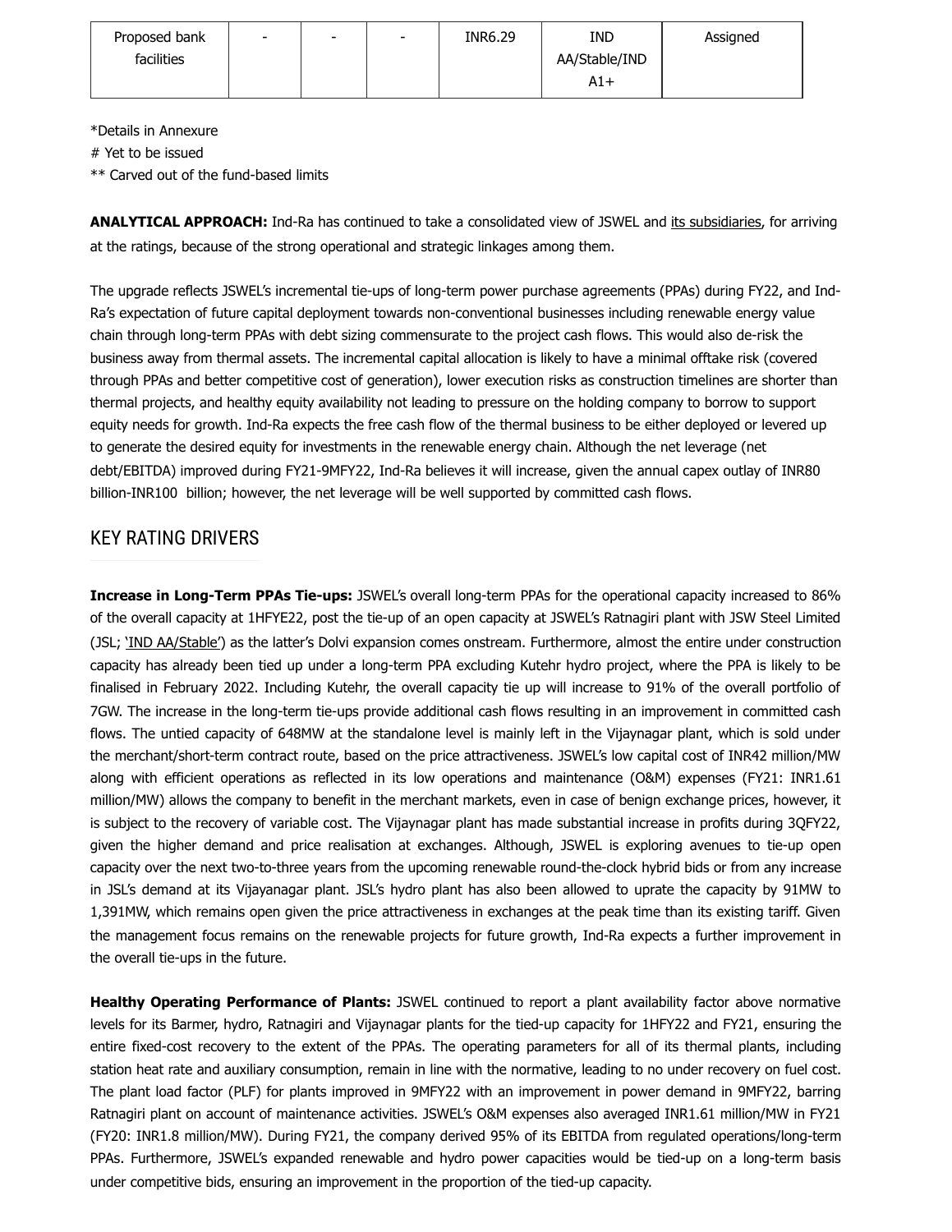**Liquidity Indicator - Adequate:** JSWEL's liquidity remains comfortable with around INR21.9 billion of cash and cash equivalents at 9MFYE22 (FYE21: INR21.6 billion, FYE20: INR9 billion). The liquidity position is supported by its standalone fund-based limits of INR7.8 billion, whose average utilisation was below 10% for the 12 months ended December 2021. Since JSWEL avails acceptances facility for its creditors, the drawing power of its fund-based limits generally remains nil . Hence, JSWEL has also availed an INR4.5 billion of short-term loan facility, which can be availed without drawing power restrictions and is a backup for the rated CP.

JSWEL's consolidated EBITDA of INR29.1 billion in FY21 (FY20: INR29.6 billion) provides debt servicing visibility, along with the planned equity requirement for the under construction projects. JSWEL has repayments of INR9.3 billon and INR8.6 billion in FY22 and FY23, respectively. Of the total planned capex of INR168 billion, JSWEL's equity infusion requirement is around INR47 billion for the expansion over FY22-FY25. JSWEL has infused equity of around INR17 billion till 9MFY22. The consolidated debt at 9MFYE22 was INR87.4 billion (FYE21: INR86.8 billion, FYE20: INR107 billion), of which INR78 billion (INR80.5 billion, INR97.6 billion) was long term and INR9.4 billion (INR6.3 billion, INR9.9 billion) was short-term debt. Although the subsidiarised nature of the assets lends itself to lower cash flow fungibility, but JSWEL has up-streamed cash by way of share buybacks from JSW Energy (Barmer) Limited ('[IND AA-'/Stable](https://www.indiaratings.co.in/PressRelease?pressReleaseID=55220)). Furthermore, the ongoing capex in Kutehr project can be funded by JSW Hydro Energy Limited (['IND AA-'/Stable](https://www.indiaratings.co.in/PressRelease?pressReleaseID=54059)), given hydro entity is its subsidiary.

Ind-Ra expects the debt service coverage ratio to remain comfortable above 1.5x for FY22 and FY23, respectively. JSWEL also holds shares of JSL valued at around INR42 billion as of December 2021 which could be utilised, if needed. The pledge on promoter shareholding has reduced to 13.9% as of 9MFY22 (FY21: 25.4%).

**Low Offtake Risks:** Offtake risks for JSWEL are limited on account of i) 1,300MW hydro projects with a must-run status and ii) a competitive tariff with variable cost of generation for Barmer thermal asset at about INR2.5/unit, thus positioning JSWEL better in the merit order dispatch. The under construction renewable projects are also at a blended tariff of INR3.08/unit, along with the estimated tariff of INR4.5/unit for hydro project keeping the offtake risk low. The company remains exposed to open capacity as the same is run on imported coal and the prevailing high prices make it less competitive. However, the overall contribution to EBITDA from the untied capacity remains low and any favourable opportunity provides an upside to the overall EBITDA as during 9MFY22. However, Ind-Ra, in its analysis, does not assume significant EBITDA generation from the sales from united capacity.

**Progress in Under Construction Projects:** JSWEL has 2.5GW of renewable projects in under construction stage with around 2.2GW in the wind and solar segment. Of the total under construction projects, JSW has tied up 810MW of renewable projects with Solar Energy Corporation of India (SECI) at a tariff of INR3.00/unit, 450MW of renewable capacity with SECI at INR2.78/unit, and 958MW capacity with JSL. JSL plans to commission the entire under construction renewable capacity in phases over 4QFY22-2QFY24 with around 225MW to be commissioned in 4QFY22. Furthermore, the Kutehr hydro project is progressing on track with around 60% of the tunnelling completed and is likely to be commissioned during FY25. The under construction capacity stands at 35% of the total capacity at 9MFY22, thus entailing significant construction risks. However, Ind-Ra draws comfort from JSWEL's track record of completing its existing thermal projects at healthy capital costs. The Vijayanagar plant has the lowest capital cost of INR36 million/MW. With the planned under construction capacity, the overall capacity would be fairly diversified with thermal power contributing around 45% to the total capacity by FY25(FYE21: 69%), hydro 23% (31%) and renewable 32% (nil).

**Net leverage to Increase:** Ind-Ra expects the net leverage to increase to 4.0x-4.5x by FY24, as the company draws debt to fund its announced capex of INR167 billion. Furthermore, the company intends to increase its capacity to around 10GW by FY25, which is likely to keep the capex elevated in the near-to-medium term. Hence, the leverage will be a function of the renewable portfolio and growth ambitions; however, the group has stated that the leverage will not increase beyond 4.5x on a sustained basis. The increase in leverage may not result in weakening of the financial metrics, as the increase would be on account of the nature of the projects, and the committed long tenured cash flows. The leverage could also be higher or lower-than-expected by Ind-Ra, depending on the capex finally incurred and commissioning schedules. Ind-Ra draws comfort from the management's stance taken historically with respect to staying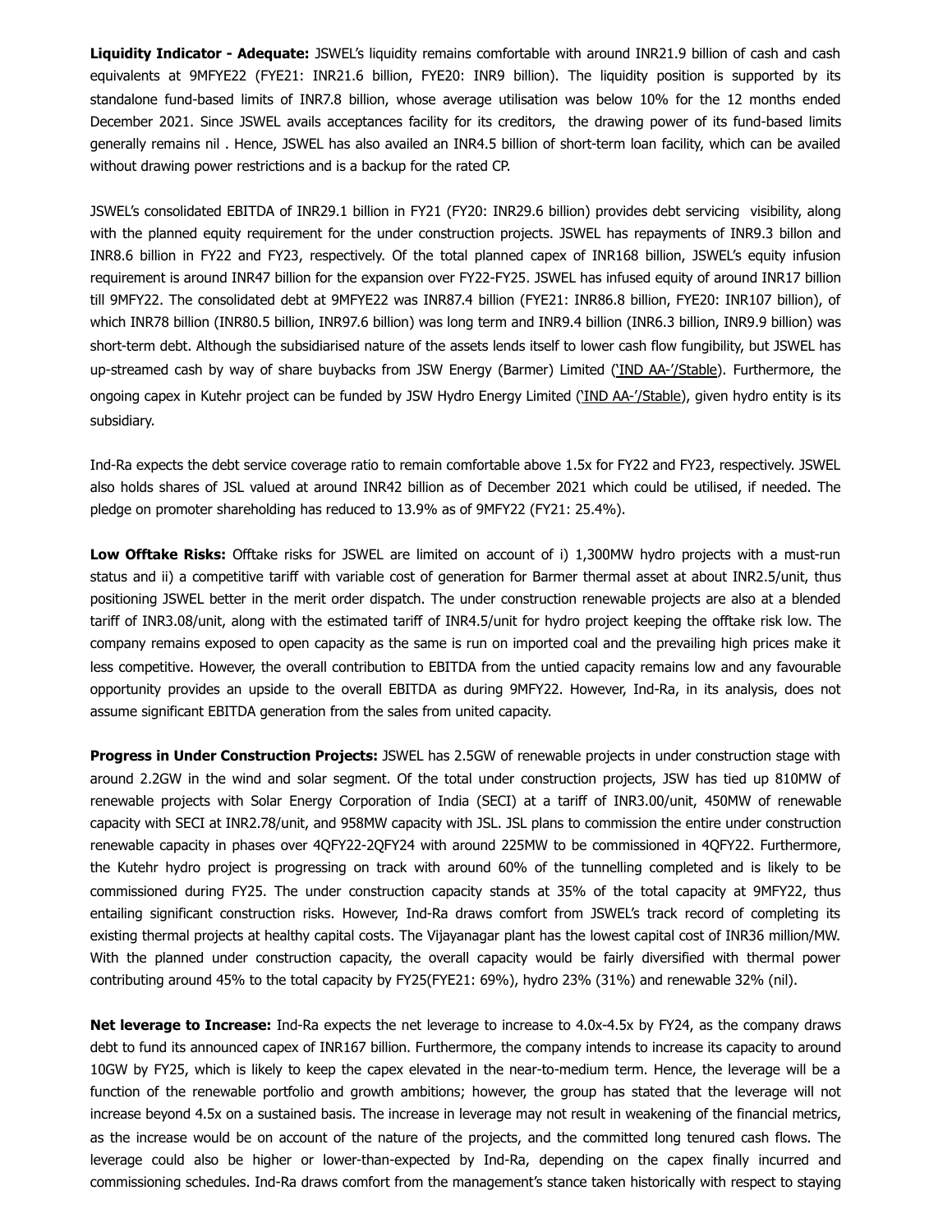away from ultra-mega power projects, no thermal expansion post FY13, delayed entry in renewables post adequate clarity and shelving of electric vehicles plans. The management's internal rate of return expectation is high, despite the low return environment, leading to limited bid activity.

Moreover, given the large capex intensity of the projects, JSWEL has focused on lowering capex cost per MW to remain competitive, resulting in low debt servicing requirements. JSWEL's net interest coverage (EBITDA/gross interest expense) improved to 4.3x in FY21 (FY20: 3.5x) and net leverage (net debt including acceptances/EBITDA) to 2.2x (3.3x). Ind-Ra expects the net leverage to increase to 2.5x-2.7x in FY22, given the strong free cash flow due to a strong operational performance and limited capex undertaken during 9MFY22. Ind-Ra would continue to evaluate the equity commitment in under construction projects with respect to equity generation. Any mismatch, leading to borrowings for equity and stretching the net leverage above Ind-Ra estimates on a sustained basis, could result in a negative rating action.

**Debtors Under Control, Although Risk Remains:** JSWEL's debtors remained at INR13.6 billion in 9MFY22 (FY21: INR13.1 billion, 9MFY21: INR16.9 billion). The debtors increased intermittently to INR19 billion in June 2021; although, the company managed to improve its collections over the last six months and keep debtors under control. Ind-Ra expects the company's counterparty risk to be fairly manged through i) the diversified nature of the off-takers across nine discoms, ii) sale of power on the cost-plus basis to JSW group to lower payments risk and 10% in merchant sales, iii) payment security mechanism in the form of letters of credit, iv) favourable positioning in the merit order despatch schedule, and iv) presence of state government guarantees in the Baspa and Barmer projects. The company also receives late payment surcharge against delayed payments. However, the debtor risk remains on account of the weak financial position of the discoms. As the share of renewable energy portfolio increases with strong counterparties, the receivable days are likely to remain comfortable.

**Standalone Performance:** At the standalone level, JSWEL reported revenue of INR25.6 billion in 9MFY22 (FY21: INR29 billion), EBITDA of INR7.8 billion (INR8.1 billion), interest coverage of 7.7x (3.9x) and net leverage of 0.32x (1.6x).

#### RATING SENSITIVITIES

**Positive:** A significant increase in the proportion of cash flows from non-conventional businesses, diversification in the value chain, continued healthy returns on incremental capex while ensuring significant cash flows from long-term PPAbacked projects with strong counterparties, leading to a continued improvement in the business and financial profile, would be positive for the ratings.

**Negative**: An increase in the debtors and/or significant outflows towards projects with non-committed cash flows and/or higher outflows towards loans and advances, and/or equity commitment being higher than that being internally generated and/or a lower-than-expected operational performance, leading to deterioration in the overall liquidity and a decline in the financial profile, will be negative for the ratings.

#### ESG ISSUES

**ESG Factors Minimally Relevant to Rating:** Unless otherwise disclosed in this section, the ESG issues are credit neutral or have only a minimal credit impact on JSWEL, either due to their nature or the way in which they are being managed by the entity. For more information on Ind-Ra's ESG Relevance Disclosures, please click [here](https://www.indiaratings.co.in/PressRelease?pressReleaseID=56916). For answers to frequently asked questions regarding ESG Relevance Disclosures and their impact on ratings, please click [here](https://www.indiaratings.co.in/PressRelease?pressReleaseID=57016).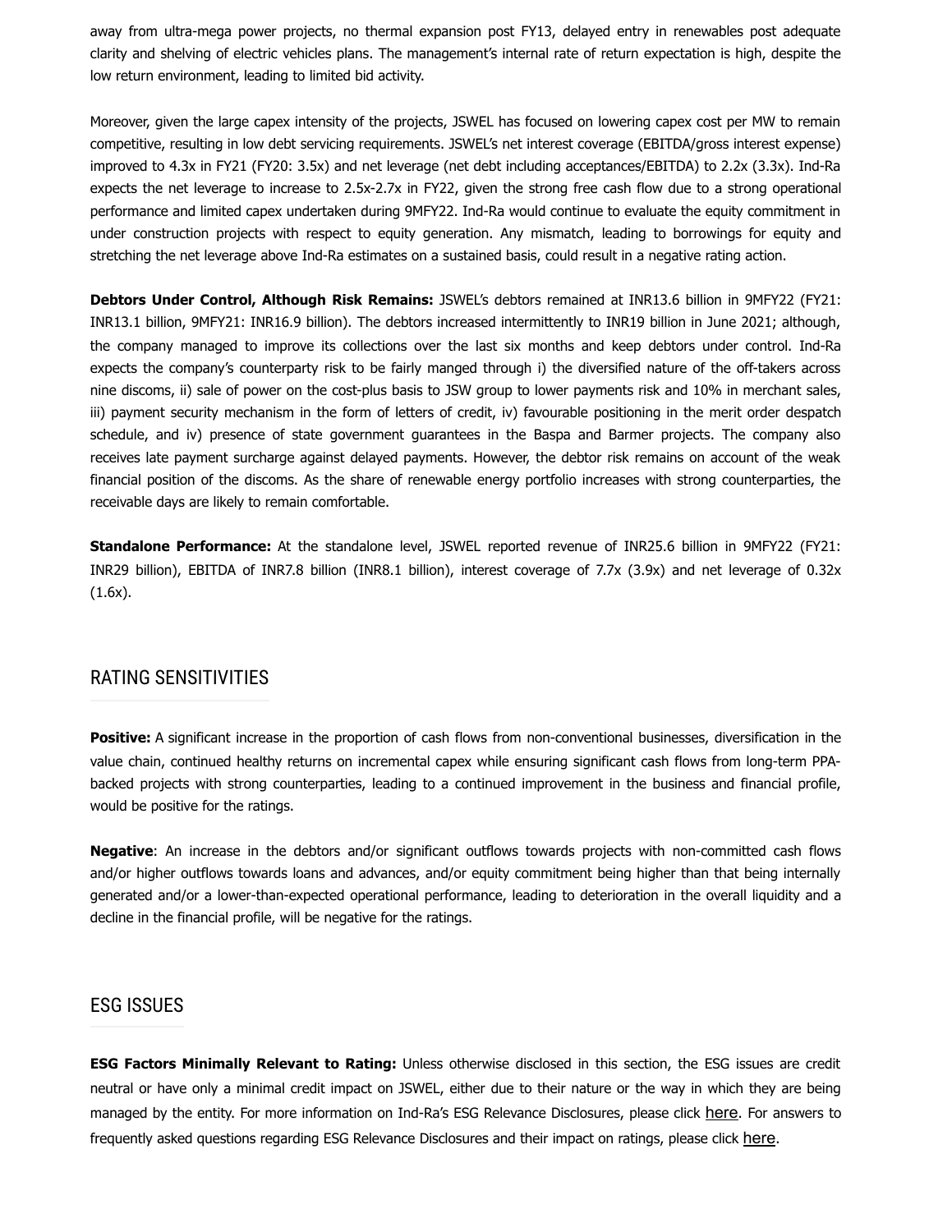JSWEL is in the business of power generation and transmission primarily in the states of Karnataka, Maharashtra, Rajasthan, and Himachal Pradesh. The company has its presence across power sectors including generation, power transmission, mining, power plant equipment manufacturing and power trading.

JSWEL has a 4,559MW generation capacity, of which 3,158MW is thermal power including Vijayanagar, Karnataka (860MW); Ratnagiri, Maharashtra (1,200MW); lignite-based power plant in Barmer, Rajasthan (1,080MW), Nandyal, Andhra Pradesh (18MW), 1,391MW hydropower Karcham Wangtoo, Himachal Pradesh (1,091MW) and Baspa, Himachal Pradesh (300MW) and solar power across four states (10MW). JSWEL also has a transmission line through a 74:26 joint venture with Maharashtra State Electricity Transmission Company Limited. The project consists of a 400kV double circuit Jaigad – New Koyna (55km) and Jaigad – Karad (110km) lines for transmission of the power generated at the Ratnagiri plant (Maharashtra).

#### **CONSOLIDATED FINANCIAL SUMMARY**

| <b>Particulars</b>          | <b>9MFY22</b> | <b>FY21</b> | <b>FY20</b> |  |
|-----------------------------|---------------|-------------|-------------|--|
| Revenue (INR billion)       | 57.1          | 69.2        | 82.7        |  |
| EBITDA (INR billion)        | 24.2          | 29.1        | 29.6        |  |
| EBITDA margin (%)           | 42.4          | 42.0        | 35.7        |  |
| Gross interest coverage (x) | 3.6           | 3.3         | 2.8         |  |
| Net leverage (x)            | 2.15          | 2.24        | 3.3         |  |
| Source: Ind-Ra, JSWEL       |               |             |             |  |

# RATING HISTORY

| <b>Instrument Type</b> | <b>ISIN</b>  | Date of<br><b>Issuance</b> | Coupon<br>Rate<br>(%) | <b>Maturity</b><br><b>Date</b> | Size of<br><b>Issue</b><br>(billion) | <b>Rating/Outlook</b> |
|------------------------|--------------|----------------------------|-----------------------|--------------------------------|--------------------------------------|-----------------------|
| <b>NCDs</b>            | INE121E07320 | 30<br>December<br>2016     | 8.65                  | 30<br>December<br>2022         | INR <sub>2</sub>                     | IND AA/Stable         |
| <b>NCDs</b>            | INE121E07353 | 9 March<br>2021            | $\ast$                | 16<br>February<br>2024         | <b>INR1.75</b>                       | IND AA/Stable         |
| <b>NCDs</b>            | INE121E07346 | 29<br>January<br>2020      | $\ast$                | 28<br>January<br>2022          | INR3                                 | WD (paid in full)     |

 $*(\text{Benchmark 12-month treasury-bill rate}) + 3.25 % p.a.$ 

# BANK WISE FACILITIES DETAILS

[Click here to see the details](https://www.indiaratings.co.in/PressRelease/BankersDetailsHTML?PressReleaseId=57454)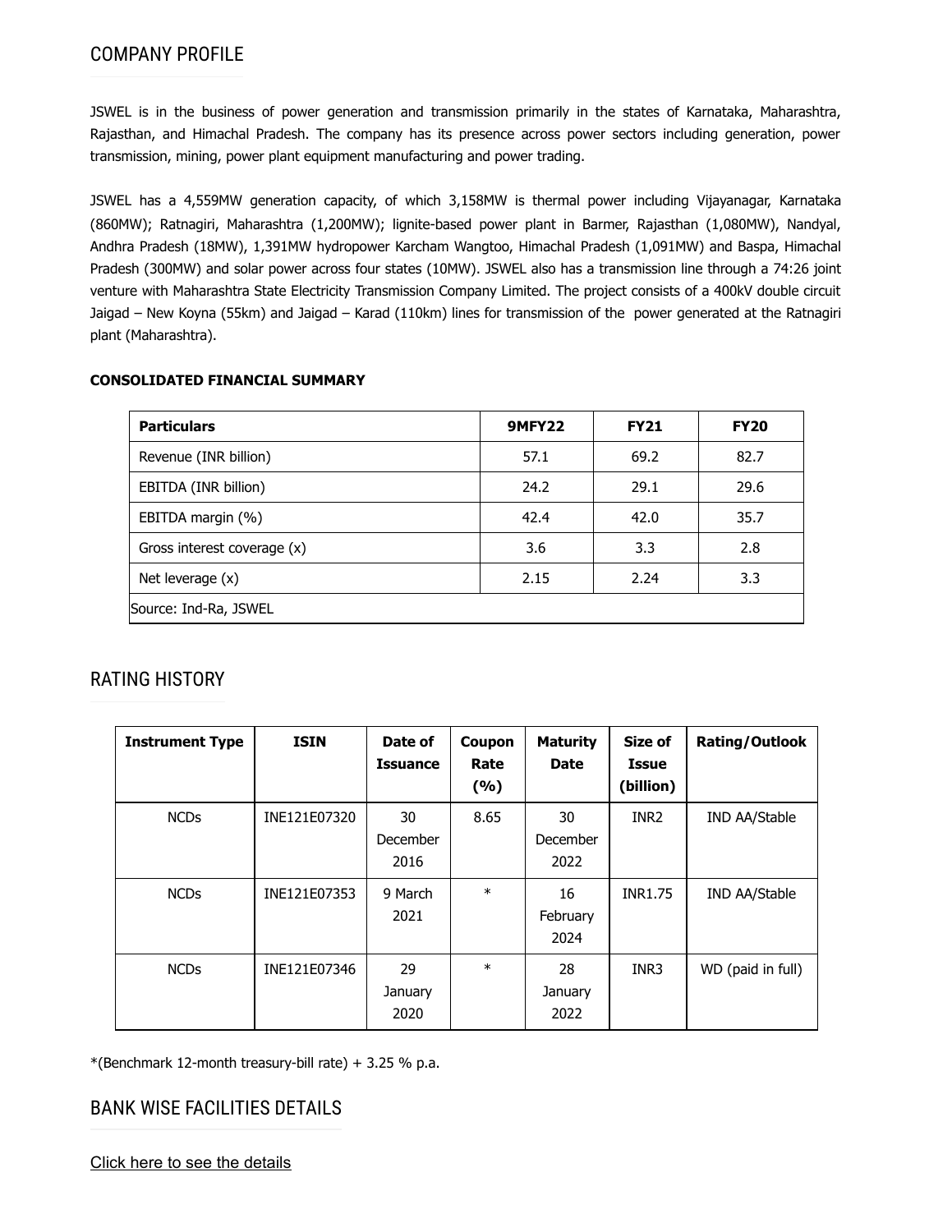# COMPLEXITY LEVEL OF INSTRUMENTS

| <b>Instrument Type</b>   | Complexity Indicator |
|--------------------------|----------------------|
| Term loans               | Low                  |
| Fund-based limits        | Low                  |
| Non-fund-based limits    | Low                  |
| Proposed NCDs            | Low                  |
| <b>NCDs</b>              | Low                  |
| CP                       | Low                  |
| Proposed bank facilities | Low                  |

For details on the complexity level of the instruments, please visit [https://www.indiaratings.co.in/complexity-indicators.](https://www.indiaratings.co.in/complexity-indicators)

# SOLICITATION DISCLOSURES

Additional information is available at www.indiaratings.co.in. The ratings above were solicited by, or on behalf of, the issuer, and therefore, India Ratings has been compensated for the provision of the ratings.

Ratings are not a recommendation or suggestion, directly or indirectly, to you or any other person, to buy, sell, make or hold any investment, loan or security or to undertake any investment strategy with respect to any investment, loan or security or any issuer.

# ABOUT INDIA RATINGS AND RESEARCH

**About India Ratings and Research:** India Ratings and Research (Ind-Ra) is India's most respected credit rating agency committed to providing India's credit markets accurate, timely and prospective credit opinions. Built on a foundation of independent thinking, rigorous analytics, and an open and balanced approach towards credit research, Ind-Ra has grown rapidly during the past decade, gaining significant market presence in India's fixed income market.

Ind-Ra currently maintains coverage of corporate issuers, financial institutions (including banks and insurance companies), finance and leasing companies, managed funds, urban local bodies and project finance companies.

Headquartered in Mumbai, Ind-Ra has seven branch offices located in Ahmedabad, Bengaluru, Chennai, Delhi, Hyderabad, Kolkata and Pune. Ind-Ra is recognised by the Securities and Exchange Board of India, the Reserve Bank of India and National Housing Bank.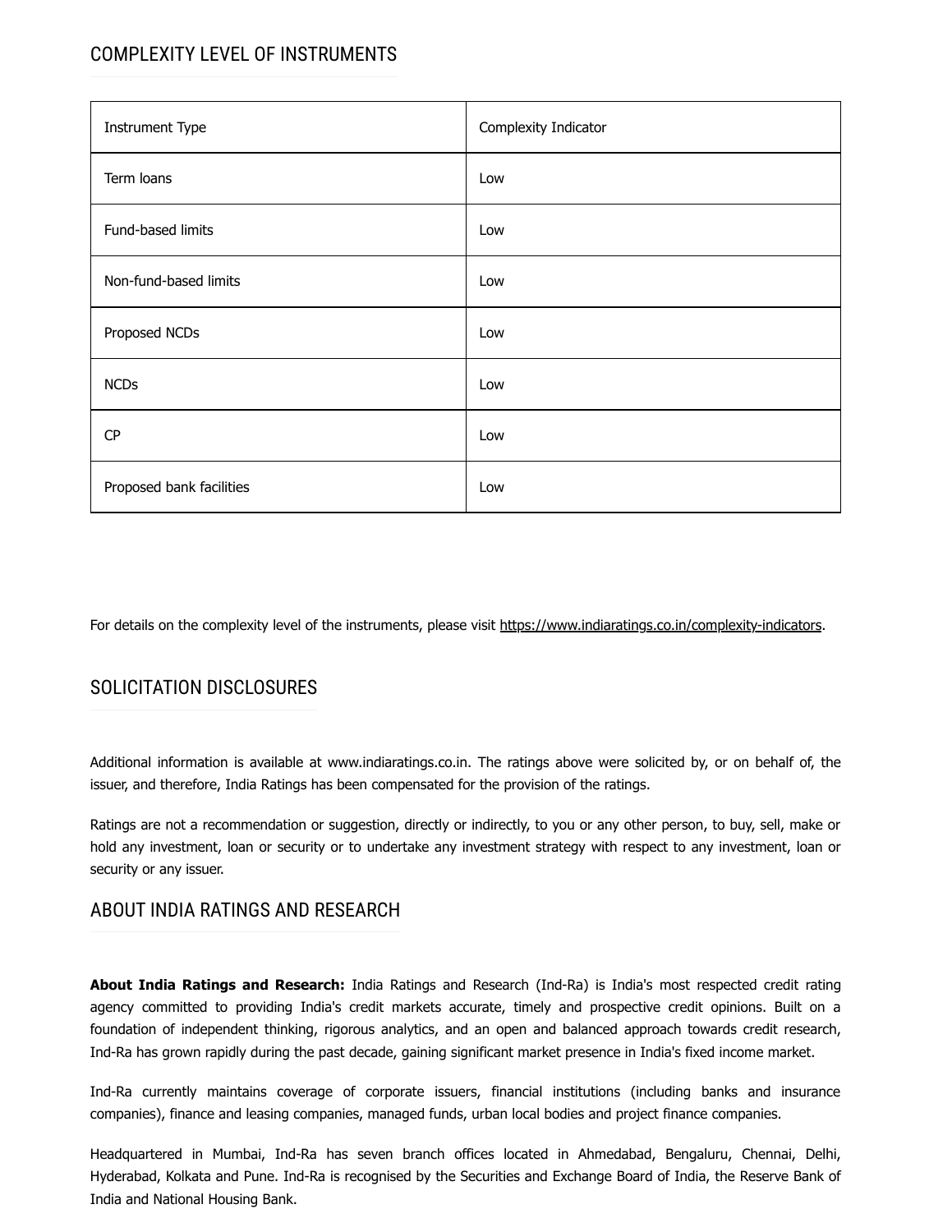India Ratings is a 100% owned subsidiary of the Fitch Group.

For more information, visit [www.indiaratings.co.in](http://www.indiaratings.co.in/).

### DISCLAIMER

ALL CREDIT RATINGS ASSIGNED BY INDIA RATINGS ARE SUBJECT TO CERTAIN LIMITATIONS AND DISCLAIMERS. PLEASE READ THESE LIMITATIONS AND DISCLAIMERS BY FOLLOWING THIS LINK: [HTTPS://WWW.INDIARATINGS.CO.IN/RATING-DEFINITIONS](https://www.indiaratings.co.in/rating-definitions). IN ADDITION, RATING DEFINITIONS AND THE TERMS OF USE OF SUCH RATINGS ARE AVAILABLE ON THE AGENCY'S PUBLIC WEBSITE [WWW.INDIARATINGS.CO.IN.](http://www.indiaratings.co.in/) PUBLISHED RATINGS, CRITERIA, AND METHODOLOGIES ARE AVAILABLE FROM THIS SITE AT ALL TIMES. INDIA RATINGS' CODE OF CONDUCT, CONFIDENTIALITY, CONFLICTS OF INTEREST, AFFILIATE FIREWALL, COMPLIANCE, AND OTHER RELEVANT POLICIES AND PROCEDURES ARE ALSO AVAILABLE FROM THE CODE OF CONDUCT SECTION OF THIS SITE.

### Applicable Criteria

[Evaluating Corporate Governance](https://www.indiaratings.co.in/Uploads/CriteriaReport/Evaluating%20Corporate%20Governance_updated.pdf) [Corporate Rating Methodology](https://www.indiaratings.co.in/Uploads/CriteriaReport/CorporateRatingMethodology.pdf)

#### Analyst Names

Primary Analyst

#### **Nitin Bansal**

Associate Director India Ratings and Research Pvt Ltd DLF Epitome, Level 16, Building No. 5, Tower B DLF Cyber City, Gurugram Haryana - 122002 0124 6687290

**Secondary Analyst** 

#### **Bhanu Patni**

Senior Analyst 0124 6687276

#### Committee Chairperson

#### **Abhishek Bhattacharya**

Senior Director and Head Large Corporates +91 22 40001786